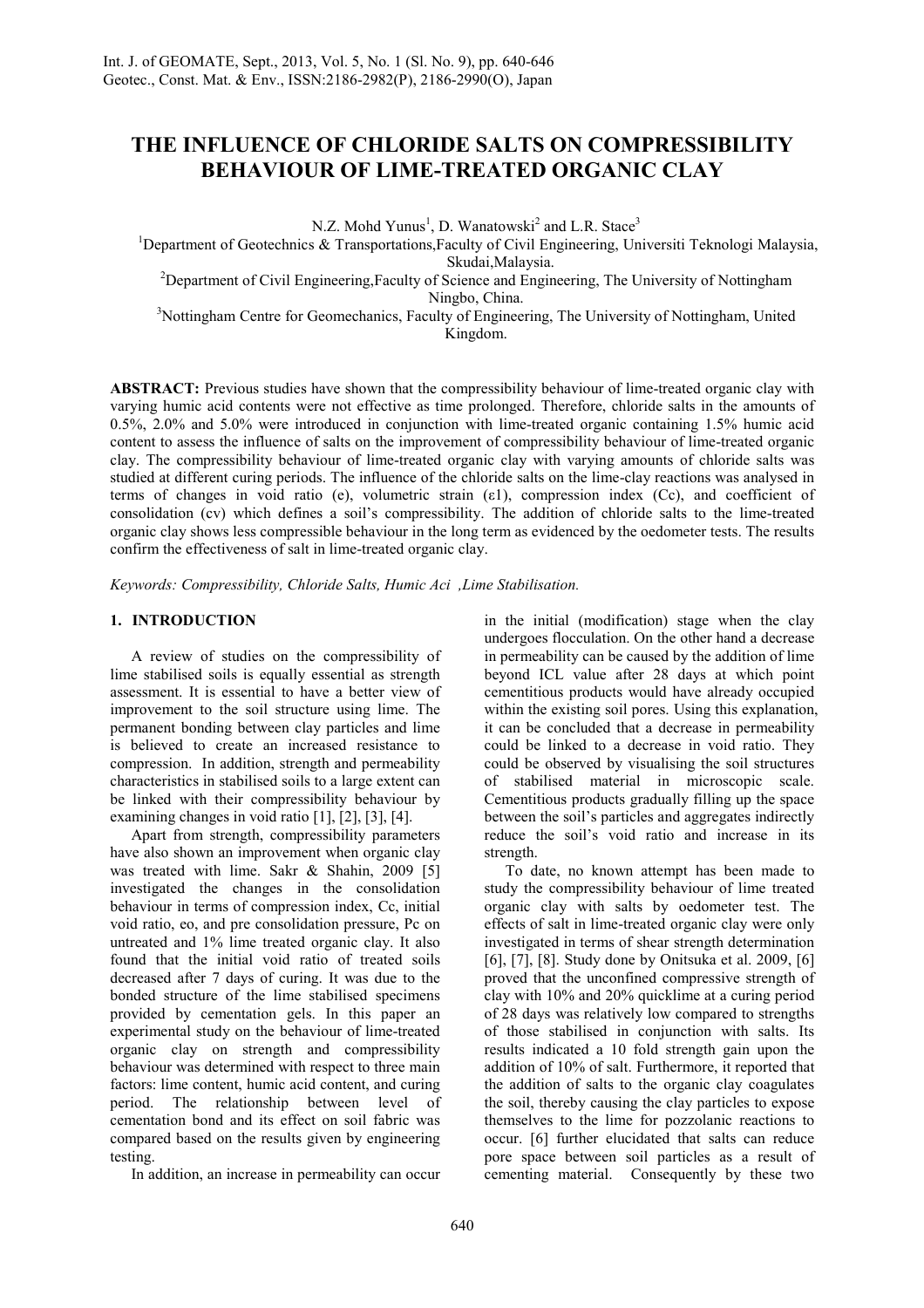actions (of coagulation and pore space reduction), lime-salt mixtures can yield higher strengths. As reported by [9] the salt concentration plays an important role to mitigate the adverse effect of humic acid due to the effect of cementation bond and fabric. Results given from strength test is a function of the level of cementation bonding, meanwhile the result given from oedometer will directly affected the fabric of soil (represent pore spacing between aggregation) which beneficial to identify the flocculation process. Thus, in this paper, the influence of chloride salts to mitigate the adverse effect humic acid has on lime-treated clay will be examined using oedometer test.

#### **2. MATERIALS**

Artificial organic clay used in this study was prepared by mixing commercial kaolin with commercial humic acid contents of 1.5% according to the dry mass of kaolin. A commercial hydrated lime used was supplied by John A. Stephen Ltd. The percentage of lime used was 5% based on the optimum lime content (reference). In this study, calcium chloride  $(CaCl<sub>2</sub>)$  and sodium chloride (NaCl) were introduced to help lime improve the disadvantage of lime-treated organic clay. Both salts were provided by Fisher Scientific UK Limited.

### **3. SPECIMEN PREPARATION**

Specimens tested in this study were prepared using procedures described in the [10]. Initially, the specimens were oven-dried at 60°C until the constant weight was obtained. Clay with 1.5% humic acid content was prepared by dry mass of kaolin. The requisite quantity of lime (5%) was mixed thoroughly with organic clay at respective liquid limit. This is in consideration of deep soil stabilisation where soil may be below ground water table. Mixing of dry materials was continued until a uniform appearance was obtained. Distilled water was then added and further mixing was performed until a homogeneous appearance of the soil paste was achieved. The oedometer specimen preparation procedure was adopted by [11]. The soil paste was cured for 7 and 28 days in a desiccator at 20°C and a humidity of more than 90% before being placed in the cylindrical metal ring with the dimensions of 75mm diameter and 20mm height. Specimens were tested after 7 and 28 curing days.

#### **4. RESULTS AND DISCUSSIONS**

The compressibility behaviour of lime-treated organic clay with varying amounts of chloride salts was studied at different curing periods. The influence of the chloride salts on the lime-clay reactions was analysed in terms of changes in void ratio (e), volumetric strain  $(\epsilon_1)$ , compression index (Cc), and coefficient of consolidation  $(c_v)$  which defines a soil's compressibility. All of the specimens were prepared with 1.5% humic acid and 5% lime content. Furthermore, each specimen had an initial water content of 63%, corresponding to the liquid limit of lime-treated clay containing 1.5% humic acid.

Fig. and Fig show the compression curves of lime-treated specimens containing  $CaCl<sub>2</sub>$  and NaCl respectively, after 7 curing days.Effect of adding various amounts of salt on the compressibility of lime-treated organic clay was illustrated further in the compression curves  $(ε_1$ -log σ') shown in Fig. and Fig. It can be seen from both figures that the  $\varepsilon_1$ decreases much less with addition of 0.5% and 2.0% chloride salts when compared to those without salts.

However, the figures show the lime-treated specimens treated with 5% chloride salts have undergone more compression than those without salt despite having reduced void ratios.Such behaviour indicates that the properties of salts-treated specimen at 7 curing days improved with the addition of up to 2% chloride salts.The abovementioned improvement in the soils' structures supports the results of previously reported strength tests conducted on identically prepared specimens for the same curing period [7], [8]. It is therefore expected that the reduction in  $\varepsilon_1$  of the salts-treated specimens was caused by the formation of cementitious products (i.e. CSH and CAH), which subsequently occupied the voids within the soils' structures. This inferred consequence results an increase in specimen strength and provides less compressibility. The effect of adding chloride salts can be further examined by estimating the preconsolidation pressure based on Casagrande's method. The  $P_c$  was noted as having slightly higher for the lime-treated specimens comprising 0.5% and 2.0% chloride salts for which similar values of 125 kPa and 120 kPa were recorded.In contrast, the estimated values of  $P_c$ reduced from 115 kPa for 0% NaCl and CaCl<sub>2</sub> specimens to 85 kPa and 80 kPa respectively when 5.0% of either salt was introduced.

The effect of adding chloride salts to lime-treated clay containing 1.5% humic acid can be explained further by comparing the compression indices,  $C_c$ necessary to predict the amount of primary consolidation settlement.Fig. shows the effect of chloride salts on the  $C_c$  of lime-treated organic clay after 7 curing days. It can be seen that  $C_c$  decreased substantially when the salt content  $(CaCl<sub>2</sub>$  and NaCl) increased from 0% to 0.5%, which explains the resistance of lime-treated organic clays to compression improved considerably. For instance,  $C_c$ decreases from 0.33 for lime-treated organic clay without salt content to 0.23 and 0.24 for lime-treated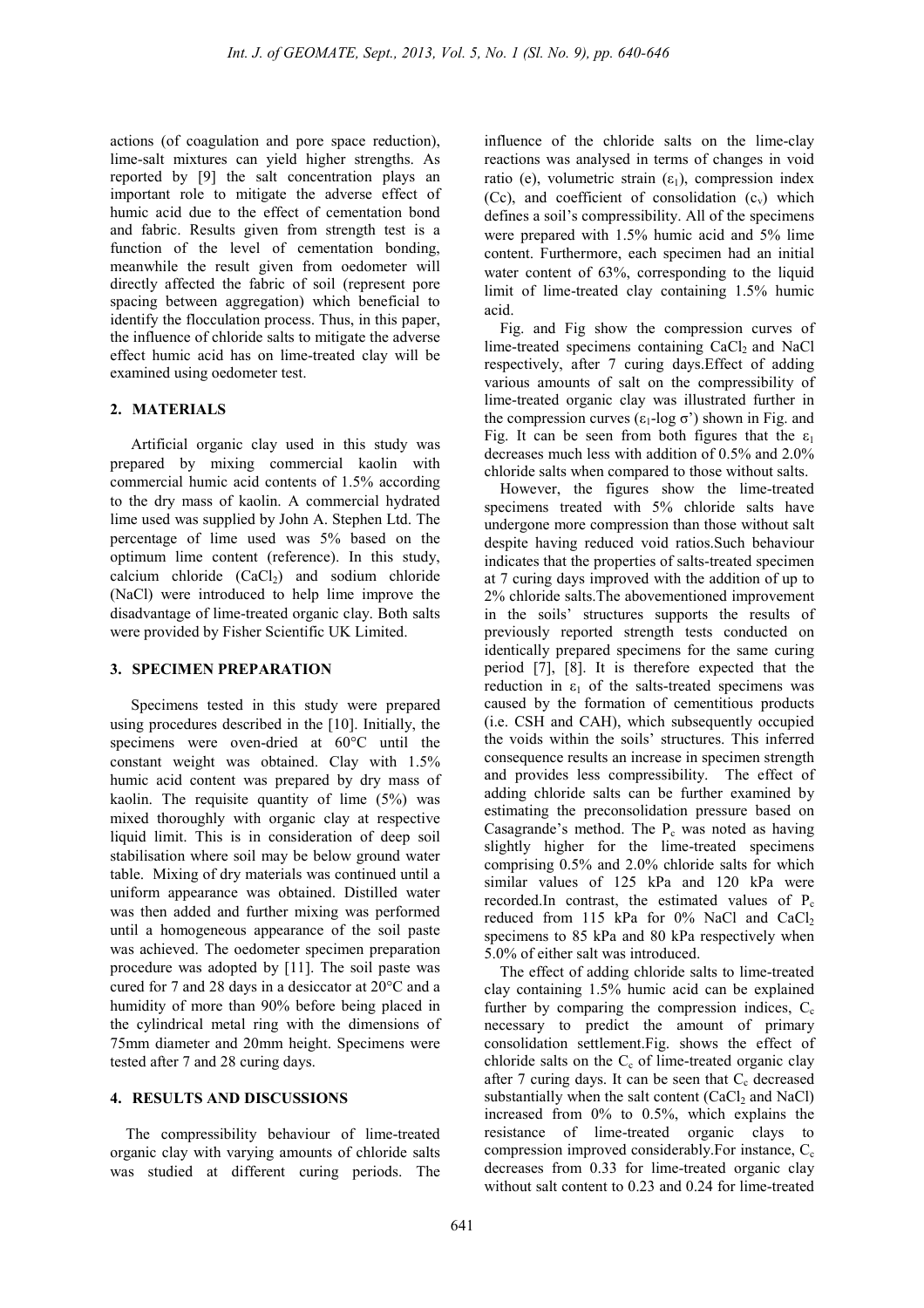organic clay with  $0.5\%$  CaCl<sub>2</sub> and  $0.5\%$  NaCl, respectively.

In addition, the magnitudes of  $C_c$  for 0.5% and 2.0% chloride salts, increased from about 0.23 to 0.31 (for CaCl<sub>2</sub>) and 0.24 to 0.31 (for NaCl). Further increase in  $C_c$  was reported at higher salts content (i.e. 5.0%), for which the magnitude of  $C_c$ was higher than specimens without salts. From the findings it is evident that after 7 curing days, only

the specimens containing 0.5% and 2.0% chloride salts improved the compressibility behaviour of the organic lime-treated clay consisting of 1.5% humic acid. In addition, a comparison of  $C_c$  for the two salt types present in specimens treated with lime revealed that adding  $CaCl<sub>2</sub>$  salt to organic limetreated mixtures lead to less compressible than specimens containing NaCl.



Fig.1 Effect of CaCl<sub>2</sub> on compression curves of lime-treated organic clay after 7 curing days.



Fig. 2 Effect of NaCl on compression curves of lime-treated organic clay after 7 curing days.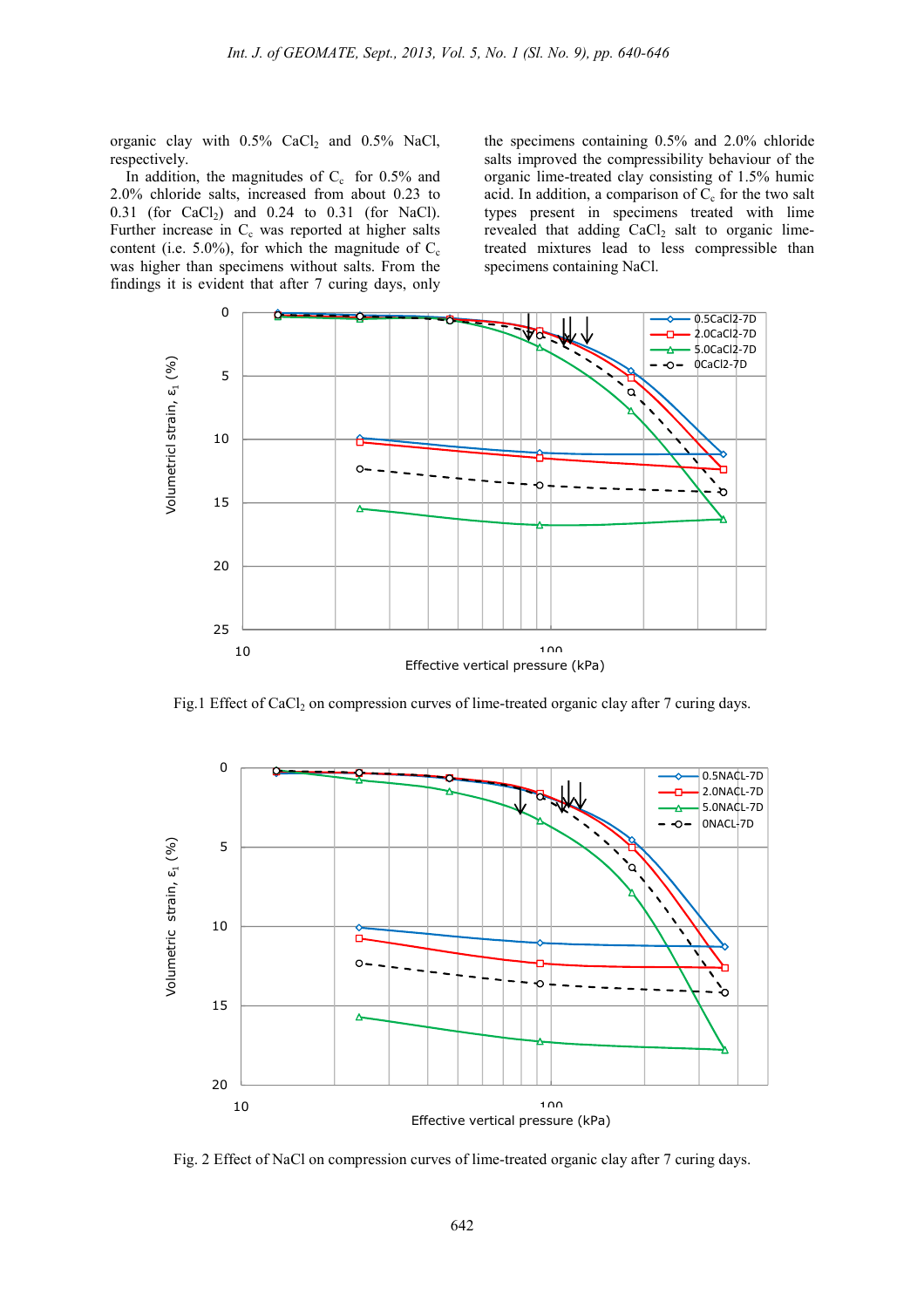

Fig.3 Effect of salt contents on the compression index  $(C_c)$  of lime-treated clay after 7 curing days.

The influence of salt content on the compressibility behaviour of lime-treated organic clay was further evaluated in longer period. The specimens were tested at 28 days to assess their long-term behaviour. Similar to earlier tests conducted at 7 days, changes in volumetric strain  $(\varepsilon_1)$  and compression index  $(C_c)$  which defines a soil's compressibility were the primary concerns.

Fig. andFig.show the compression curves of limetreated specimens containing  $CaCl<sub>2</sub>$  and NaCl at 28 curing days. The  $ε_1$ -log σ' curves for lime-treated specimens with varying amounts of chloride salts are shown in Fig. and Fig.. Both figures show that the addition of chloride salts to the lime-treated organic clay specimens considerably improves the resistance of all the specimens to compression which is in contrast to previous results which showed the compressibility behaviour of samples cured for 7 daysto only improve when the chloride salts were at

2.0%. However, it must be noted that the total compression of lime-treated organic clay was higher over the longer curing period than during the 7 day cure period. It can therefore be conclude that the compressibility behaviour of lime treated clays containing chloride salts improves in the long term. The preconsolidation pressure,  $(P_c)$  estimated from compression curves is consistent with the results displayed in the compression curves plots.  $P_c$ was found to improve from 80 kPa for lime-treated organic clay specimen to 180 kPa, 142 kPa and 130 kPa for lime-treated organic clay specimens containing  $0.5\%$ ,  $2.0\%$  and  $5.0\%$  CaCl<sub>2</sub>.

A similar outcome was obtained for the limetreated organic clays containing 0.5%, 2.0% and 5.0% NaCl for which  $P_c$  increased to 140 kPa, 130 kPa and 121 kPa, respectively. The effect of adding chloride salts to the lime-treated organic clay had on the compression indices,  $C_c$  after 28 curing daysis shown in Fig.. It can be clearly seen that  $C_c$ decreases substantially for the specimens containing  $0.5\%$  CaCl<sub>2</sub> and NaCl. Beyond the  $0.5\%$  salts content, further increases in  $C_c$  were evident for 2.0% and 5.0% salts contents. With the highest  $C_c$ being recorded for the specimen without salts the test results confirm that the compressive resistance of lime-treated organic clays is considerably improved upon the addition of chloride salts. Furthermore a comparison of  $C_c$  values between the two types of salts, introduced in amounts of 2.0% and  $5.0\%$  indicate that  $CaCl<sub>2</sub>$  specimens provides better resistance to compression than NaCl specimens.

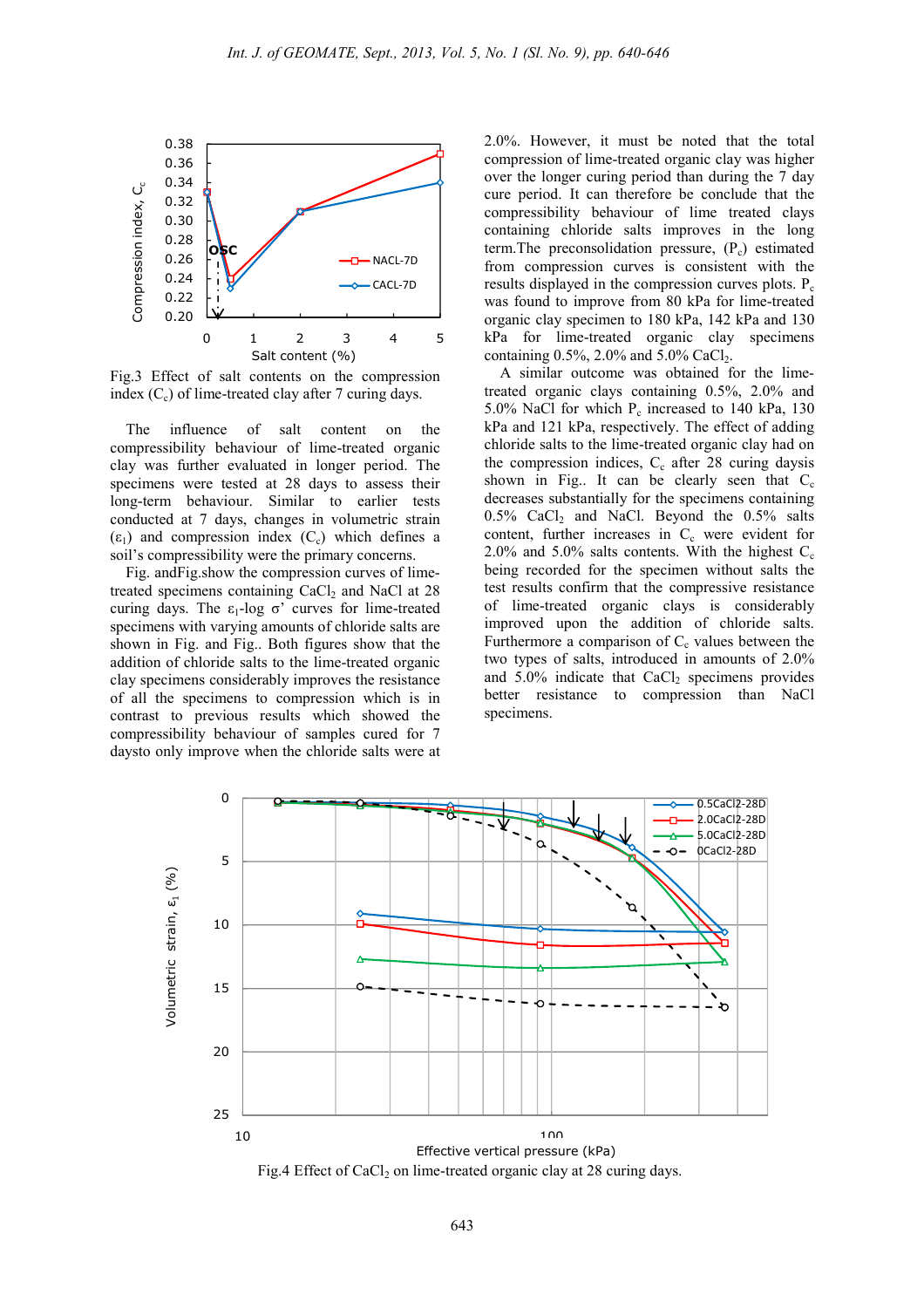

Fig.5 Effect of NaCl on lime-treated organic clay at 28 curing days.

Fig. and Fig. compare the effect of curing period on lime-treated organic clay specimens containing  $0.5\%$  CaCl<sub>2</sub> and  $0.5\%$  NaCl. The specimens containing 0.5% chloride salts were chosen for the purpose of comparison as they improved the limetreated organic clay specimens the most during the initial stage. As discussed previously, lime-treated organic clay specimens undergo more compression when cured for longer periods. The effect of adding 0.5% chloride salts to lime-treated samples on void ratio is compared in Fig.(a) and Fig.(a) for specimens cured for 7 days and 28 days. For both types of chloride salts, a similar trend is observed, in that the void ratios decreased for the longer curing period. It is believed that the passage of 7 curing days allowed flocculation, wherein the soil particles attract each other, thereby resulting in aggregations to occur. This flocculation is also thought to have caused an increase in inter-particle voids. Although specimens at this stage would normally experience an increase in strength, the formation of cementing materials (i.e. CSH and CAH) may not as much as expected after 28 days. According to the formation of cementitious structure, the decrease in void ratio at 28 days was related to the decrease in the pore spaces [2], [5], [12].The observed reductions in void ratio at 28 days as shown in Fig.(a) and Fig.(a) is thought to have been caused by the presence of large amounts of cementing material occupying the voids between the aggregations. Consequently, from the results it confirms that the specimens cured for 28 days were less compressible than those cured 7

days.Fig.(b) and Fig.(b) give better insight to the effect of curing using  $\varepsilon_1$ -log  $\sigma$ ' curves. In addition to e-log σ' curves, the effect of 0.5% chloride salts on  $\varepsilon_1$  at 7 and 28 days were insignificant. However, the specimens cured at 28 days were less insignificant than those cured at 7 days.



Fig.6 Effect of salt contents on the compression index  $(C_c)$  of lime-treated clay after 28 curing days.

The effect of curing period on the coefficient of consolidation  $(c_v)$  of lime-treated organic clay specimens containing  $0.5\%$  CaCl<sub>2</sub> and  $0.5\%$  NaCl is shown in Fig and Fig respectively.  $c_v$  values were calculated based on Casagrande's method. It was proved that the rate of consolidation decreases when measured at the end of a longer curing period for the specimens containing 0.5% chloride salts.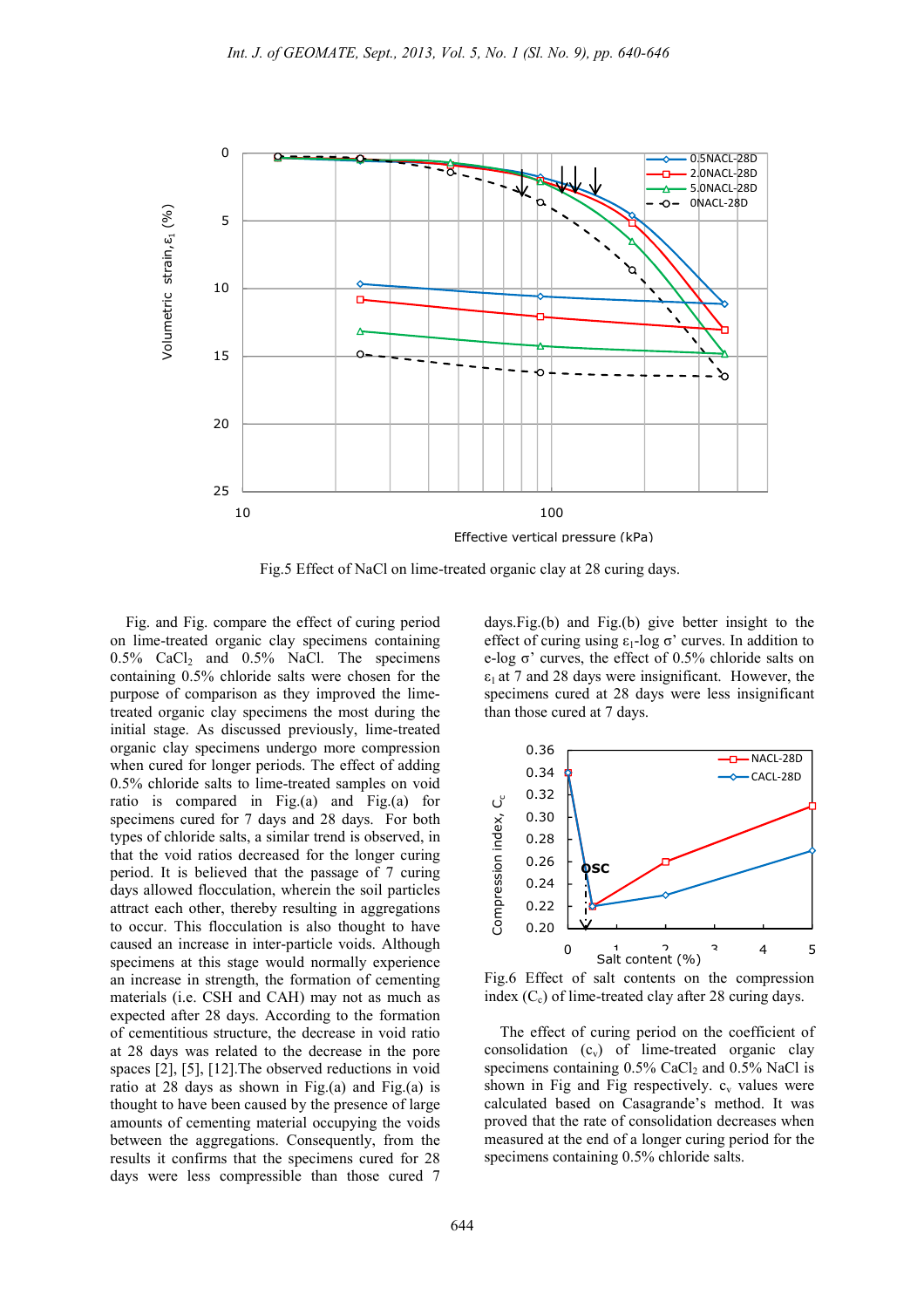

Fig.7 Comparison of compression curves for limetreated organic clay with  $0.5\%$  CaCl<sub>2</sub> at 7 and 28 curing days (a) e vs. log σ', (b)  $ε_1$  vs. log σ'.



Fig. 8a Comparison of compression curves for limetreated organic clay with 0.5% NaCl at 7 and 28 curing days ( e vs.  $log \sigma'$ , )

This, once again confirmed the effectiveness of chloride salts, specifically at 0.5% in the

modification of the compressibility behaviour of lime-treated organic clay.



Fig.8b Comparison of compression curves for limetreated organic clay with 0.5% NaCl at 7 and 28 curing days ( $ε$ <sub>1</sub> vs. log σ').



Fig. 9 Effect of curing periods on coefficient of consolidation  $(c_v)$  for specimen with 0.5% CaCl<sub>2</sub>.



Fig. 10 Effect of curing periods on coefficient of consolidation  $(c_v)$  for specimen with 0.5% NaCl.